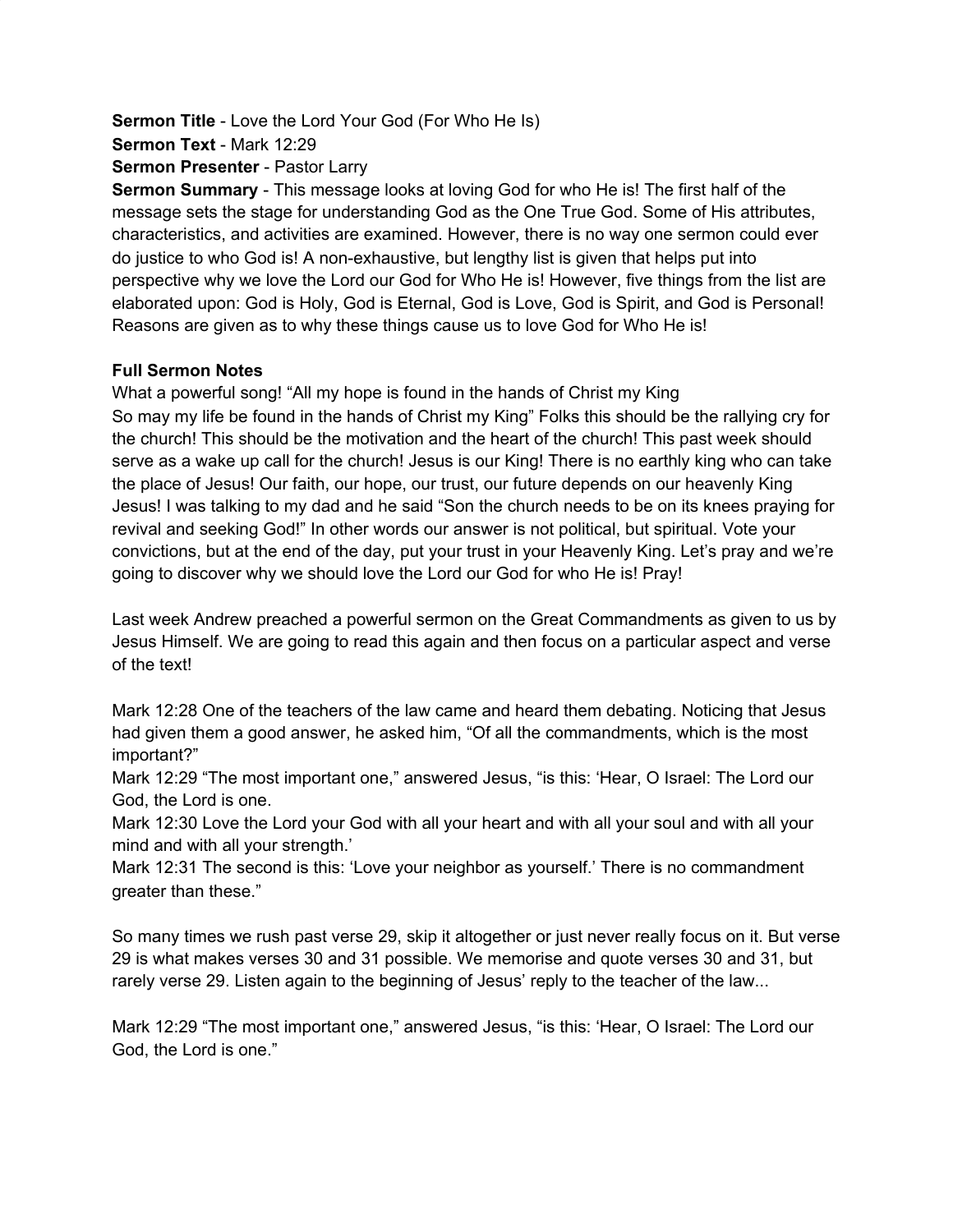There is so much theology and doctrinal truth to be discovered and uncovered in this verse! First of all, there is not two, three, four, five or fifty five God's there is only One! We know Him in three ways, Father, Son and Holy Spirit, but there is only One God! The Holy Trinity is a wonderful mystery that you and I will never fully understand or comprehend, at least in this life. I have a friend who lives in Las Vegas. He said something that was so powerful. Listen…

"If God were small enough for me to comprehend, He wouldn't be big enough for me to worship!"

Augustine tells of a vision of seeing a little boy at a beach scooping up the ocean thimbleful by thimbleful and emptying it out on the sand. Then he sees an angel who tells him that this boy will have emptied out the entire ocean long before Augustine has exhausted what can be said about God.

But here's something to chew on...a lot of people today do not want to understand or know God! Others refuse to even acknowledge that God exists! Others question the truth of only One God. Jesus was clear on the subject when He said there is only one God! This truth is more important than you might think! Without a strong understanding of the concept of one true God, we are left to wander around in a world of religious and cosmic uncertainty where there is so much vagueness and lack of conviction many people just give up on any possibility of knowing spiritual truth! And when you walk away from the spiritual realm of life, you are left with only the passing, fleeting, fading, unfulfilling things of this world which can only satisfy temporarily, and will always leave you empty and wanting. When you walk away from the truth of an Almighty God who is worthy of our worship and our love, then you are left with only one alternative. You become your own god, little g! You become the center of your universe and everything really revolves around you, your wants, your wishes, your desires, your personal goals in life and Realationships suffer, because it's all about you and if a relationship gets in the way of what your flesh wants, you'll eventually destroy that relationship by your selfish actions: whether it's your relationship with God or others! Do you know what this is called? Idolatry! Idolatry is the worship of something or someone who is not God, but is worshipped as if it were! Remember that two of the ten commandments deal with this issue specifically.

Exodus 20:3 "You shall have no other gods before me.

Exodus 20:4 "You shall not make for yourself an image in the form of anything in heaven above or on the earth beneath or in the waters below.

Exodus 20:5 You shall not bow down to them or worship them...

Let's read our main verse for today again. When Jesus was asked what the greatest commandment of all was, He began by saying...

Mark 12:29 "The most important one," answered Jesus, "is this: 'Hear, O Israel: The Lord our God, the Lord is one.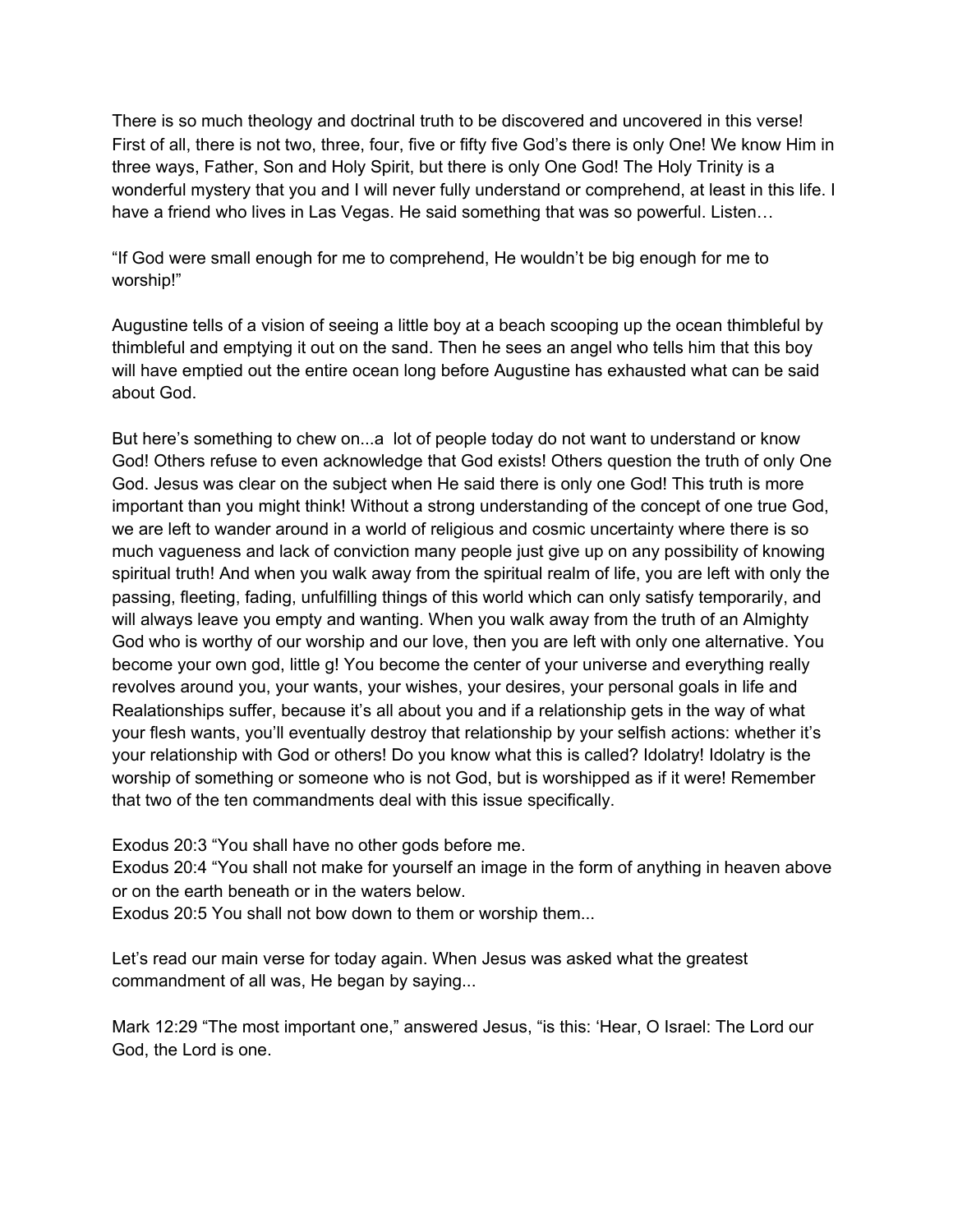Why is the oneness of God so important? Why can there be only one God and not many gods? Paul tells us this in 1 Corinthians 8:5-6

1 Cor 8:5 For even if there are so-called gods, whether in heaven or on earth (as indeed there are many "gods" and many "lords"),

1 Cor 8:6 yet for us there is but one God, the Father, from whom all things came and for whom we live; and there is but one Lord, Jesus Christ, through whom all things came and through whom we live.

An older copy of The Britannica World Language Dictionary Defined God like this:

God – The one Supreme Being, Self-existent and eternal; the infinite creator, sustainer, and ruler of the universe; conceived of as omniscient, good, and almighty.

Newer dictionaries are a little more fuzzy with their definitions. The truth is, God is really beyond our ability to define Him. We can describe Him, and talk about His attributes, but no human definition could ever capture the fullness, the totality, the awesomeness, the grandeur, the splendor, or the infinite reality of who God is! But this description of God reveals in a powerful way that there cannot be but one God! Why? The answer is found in what I call language math?

God = Supreme being

Supreme Being = The best, the highest, the greatest, almighty, all powerful There can't be but one supreme being. There can be many greats, but only one Greatest! There can be many mighty, but only one Almighty! There can be many powerful, but only one All Powerful!

Pop Culture Says Otherwise! In an interview in Time magazine with Willie Nelson on his book – "The Tao of Willie." Willie Nelson said this…

"I've always been the kind of guy that looks for the easy way, and it seems to me the easiest way to get through life is just to accept it and live in the moment. I believe that all roads lead to the same place. We're taking different ways to get there, but we all end up in the same place. It's kind of like Kinky Friedman's statement, 'May the God of your choice bless you.' That's the main thoughts that I have about life." Time August 7, 2006 pg6.

That's so sad to me! People are so deceived! The Bible tells us that we were created in the image of God, but it is an impossibility for us to create God in our image! We can only create false gods, and false gods cannot save your soul or give you real meaning in life! Jesus was clear in His response to the Jewish teacher of the law that the God of The Bible is the One true God. Here are some questions to ponder when it comes to the concept of One true God: I wrote these down years ago and I can't for the life of me remember where I got them. I think they're just a little too good for me to have thought them up! But for some reason I didn't footnote them, Here they are...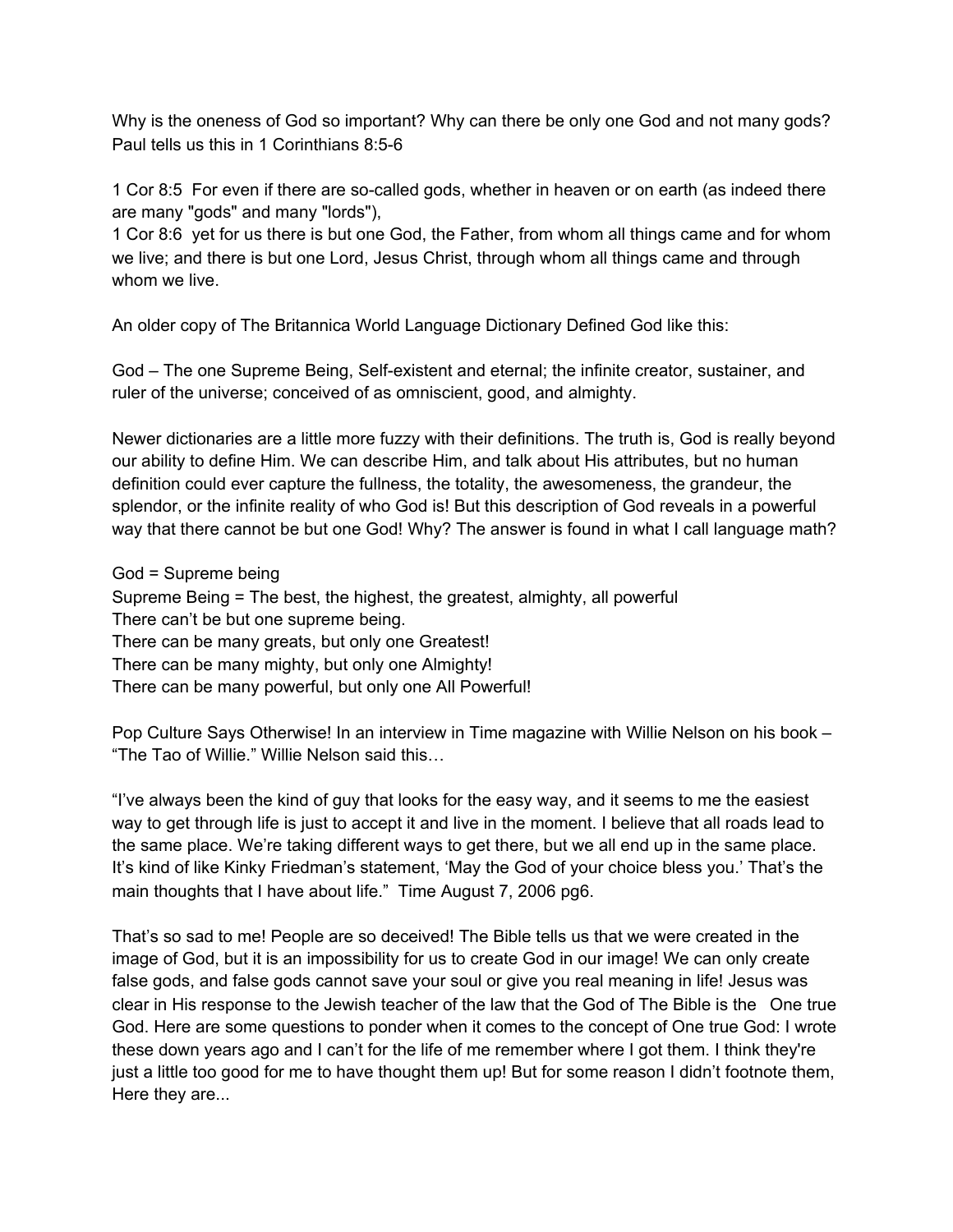Whose revelation in creation has caused all cultures throughout history to grapple with the idea of a creator?

Who decided to reveal Himself far beyond what can be seen in creation?

Who is not simply an idea cooked up by one man or woman, but who revealed Himself to many individuals over thousands of years?

Who by the very nature of His revelation to many individuals over thousands of years gave His revelation credibility?

Who allowed His revelation to be recorded and protected in a book of books we call the Bible?

Who took revelation to the extreme by allowing that revelation to take on flesh and live among us, thus revealing His true nature?

Who allowed that living revelation to die upon an old rugged Cross in order to reveal His desire to love, forgive and forever live in relationship with you and me?

The God of the Bible! The God who has awesome and amazing attributes, and when we think about loving God for who He is, it would be appropriate to talk about the many, many attributes of God. What are attributes?

Attributes are: Qualities, Characteristics, Principles.

I want to give you an idea of how vast this list is!

The God of the Bible: He is One! He is unique! He is First, the Alpha! He is Last, the Omega! He is everything in between! He is infinite! He is everlasting! He is all knowing! He is ever present! He is all powerful! He is Holy! He is Just! He is provider! He is Creator! He is Sustainer! He is comforter! He is protector! He is director! He is Faithful! He is giving! He is sacrificial! He is forgiving! He is Savior! He is Lord! He is Redeemer! He is Personal! He is love!

Let me just elaborate briefly on a few of these. And let me give this shout out to the Holman Bible Dictionary. Some of what I'm about to talk about is either quoted or derived from this powerful work.

### **We love God because of who He is... God is Holy!**

Isaiah said it well...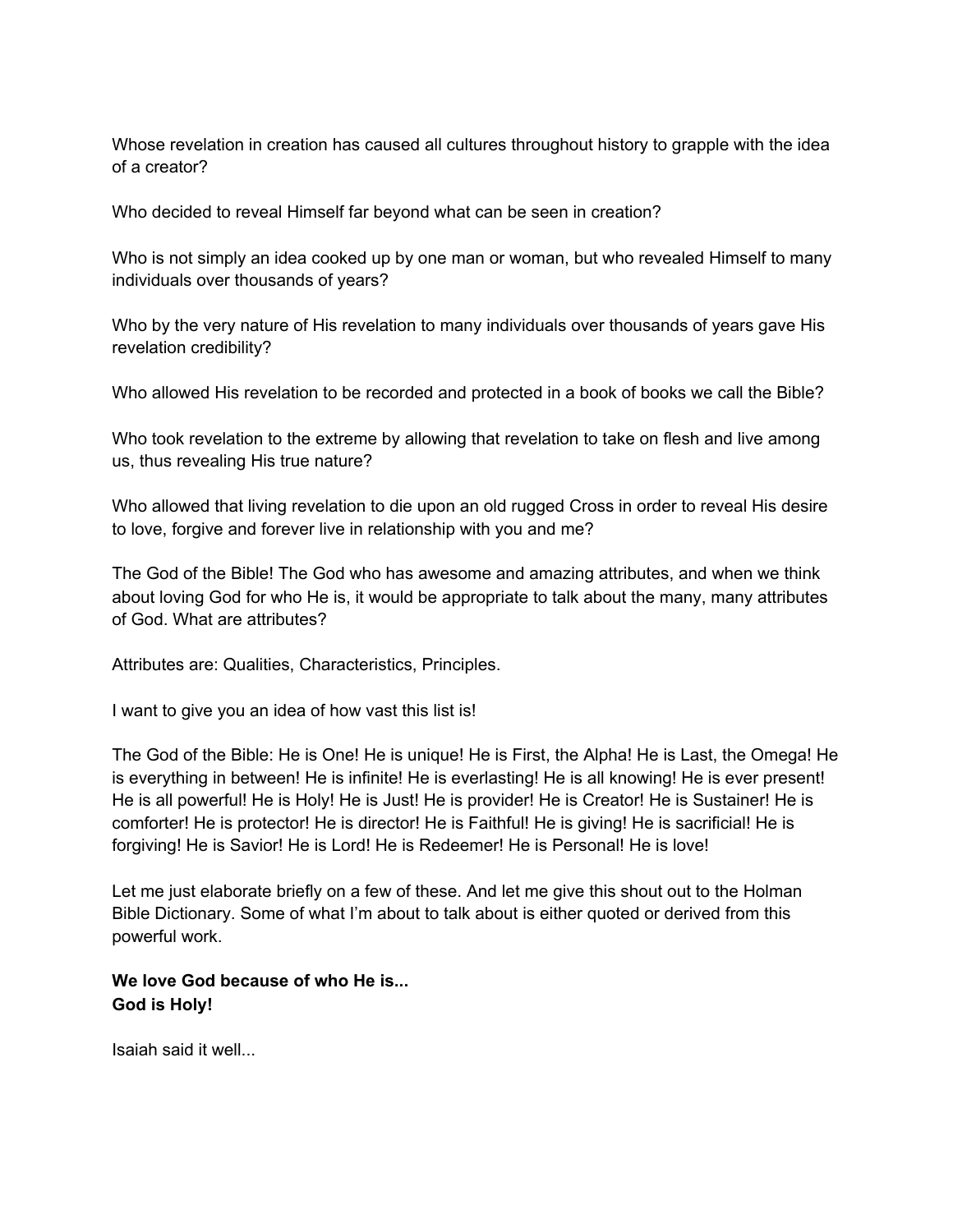Isa 5:16 But the LORD Almighty will be exalted by his justice, and the holy God will show himself holy by his righteousness.

"The most basic word we have to describe God is holy. This is the unique quality of God's existence that marks Him off as separate and distinct from all else. Holiness includes the ideas of righteousness and purity, but it is more. Holiness belongs to God alone. It sets Him above us in majesty, power, authority, righteousness, and love. Persons or objects can be said to be holy only by virtue of being drawn into relationship with God!" (Holman Bible Dictionary) God's Word says this...

1 Cor 1:30 It is because of Him (God) that you are in Christ Jesus, who has become for us wisdom from God--that is, our righteousness, holiness and redemption. 1 Cor 1:31 Therefore, as it is written: "Let him who boasts boast in the Lord."

God is Holy and we are sinners, but our Holy God wanted to cleanse us from our sin and to free us from the clutches of sin! That is why the Psalmist said this...

Psalm 98:1 Sing to the LORD a new song, for he has done marvelous things; his right hand and his holy arm have worked salvation for him.

Psalm 98:2 The LORD has made his salvation known and revealed his righteousness to the nations.

Psalm 98:3 He has remembered his love and his faithfulness to Israel; all the ends of the earth have seen the salvation of our God.

Psalm 98:4 Shout for joy to the LORD, all the earth, burst into jubilant song with music;

I'm so thankful we serve a good God, a holy God! We love God for His holiness, but additionally

### **We love God because of who He is... God is Eternal!**

Isa 26:4 Trust in the LORD forever, for the LORD, the LORD, is the Rock eternal.

"God is eternal. He has no beginning and no ending. All else begins and ends as an expression of the will of God, but God has always existed and will always continue to exist." (Holman Bible Dictionary) The God of the Bible, Yahweh God, is not like the gods of men who can be destroyed. The God of the Bible is not man made! Jeremiah made a great distinction between the One true God, the creator God of the universe with those gods who had been created by human hands...

Jer 10:2 This is what the LORD says: "Do not learn the ways of the nations or be terrified by signs in the sky, though the nations are terrified by them.

Jer 10:3 For the customs of the peoples are worthless; they cut a tree out of the forest, and a craftsman shapes it with his chisel.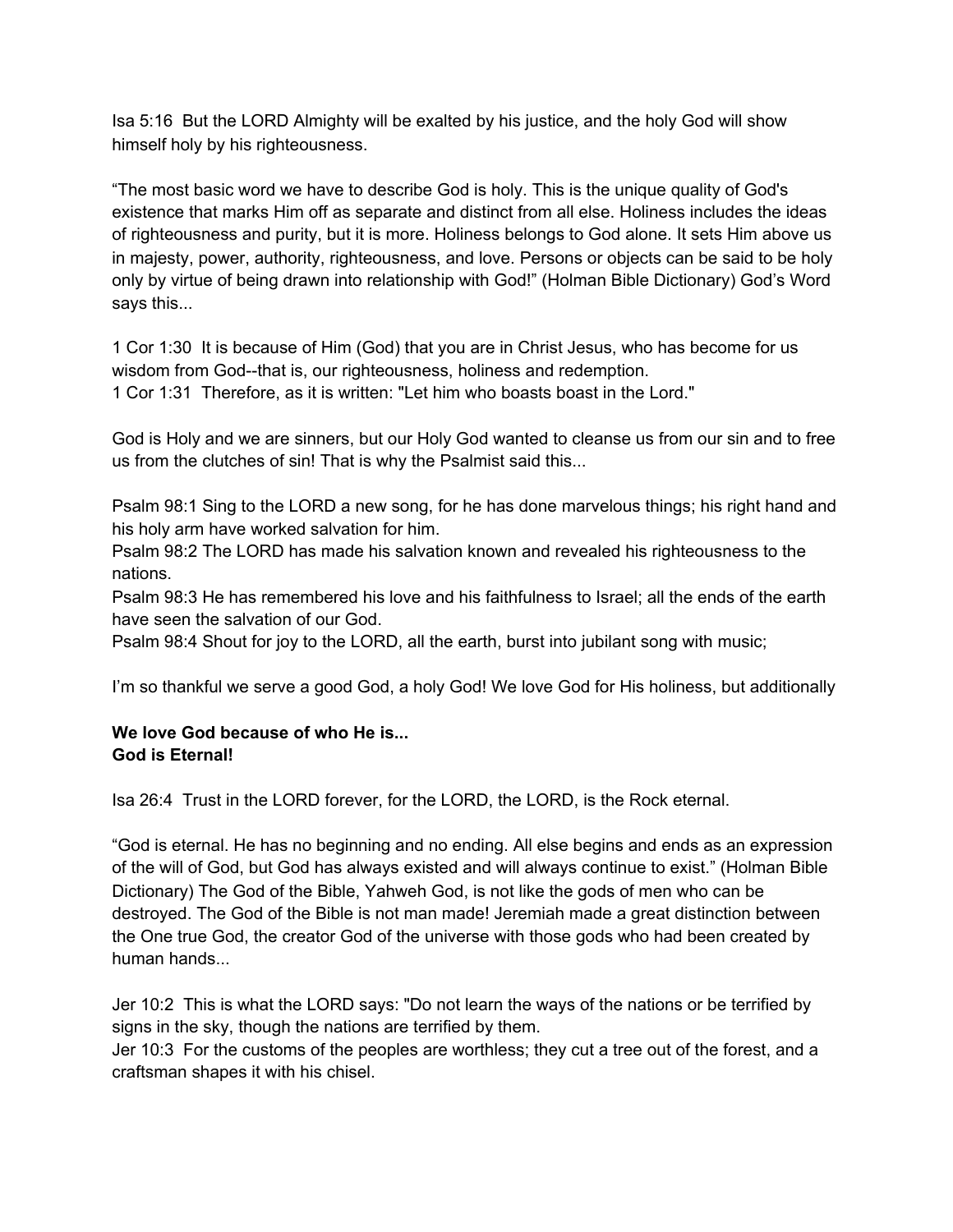Jer 10:4 They adorn it with silver and gold; they fasten it with hammer and nails so it will not totter.

Jer 10:5 Like a scarecrow in a melon patch, their idols cannot speak; they must be carried because they cannot walk. Do not fear them; they can do no harm nor can they do any good." Jer 10:6 No one is like you, O LORD; you are great, and your name is mighty in power. Jer 10:7 Who should not revere you, O King of the nations? This is your due. Among all the wise men of the nations and in all their kingdoms, there is no one like you.

Jer 10:8 They are all senseless and foolish; they are taught by worthless wooden idols. Jer 10:9 Hammered silver is brought from Tarshish and gold from Uphaz. What the craftsman and goldsmith have made is then dressed in blue and purple-- all made by skilled workers. Jer 10:10 But the LORD is the true God; he is the living God, the eternal King.

Peter said it so well in this story in Matthew's Gospel…

Matthew 16:13 When Jesus came to the region of Caesarea Philippi, he asked his disciples, "Who do people say the Son of Man is?"

Matthew 16:14 They replied, "Some say John the Baptist; others say Elijah; and still others, Jeremiah or one of the prophets."

Matthew 16:15 "But what about you?" he asked. "Who do you say I am?"

Matthew 16:16 Simon Peter answered, "You are the Messiah, the Son of the living God."

So we love God because He is Holy and the Eternal living God, but there's more...

# **We love God because of who He is... God is Love!**

John wrote the following words in his 1 epistle…

1 John 4:16 And so we know and rely on the love God has for us. God is love. Whoever lives in love lives in God, and God in him.

1 John 4:19 We love because he first loved us.

"God is love. 'God is love itself' is the nearest humans can get to making a non-symbolic statement about God. His love is coordinated perfectly with His righteousness. God's love is always righteous, and His righteousness is always marked by love. Love is the primary motivation behind revelation (John 3:16). God's love is expressed as His mercy in forgiving sinners and in rescuing or blessing those who do not deserve His attention. His love is expressed in grace, the love and power of God reaching to those who do not deserve His blessing. God's grace is shown in forgiveness, conversion, blessing, nurturing," (and loving correction.) (Holman Bible Dictionary/additional ltm) One of your readings for this week has this to say about God's love…

Ephesians 3:17 ...And I pray that you, being rooted and established in love,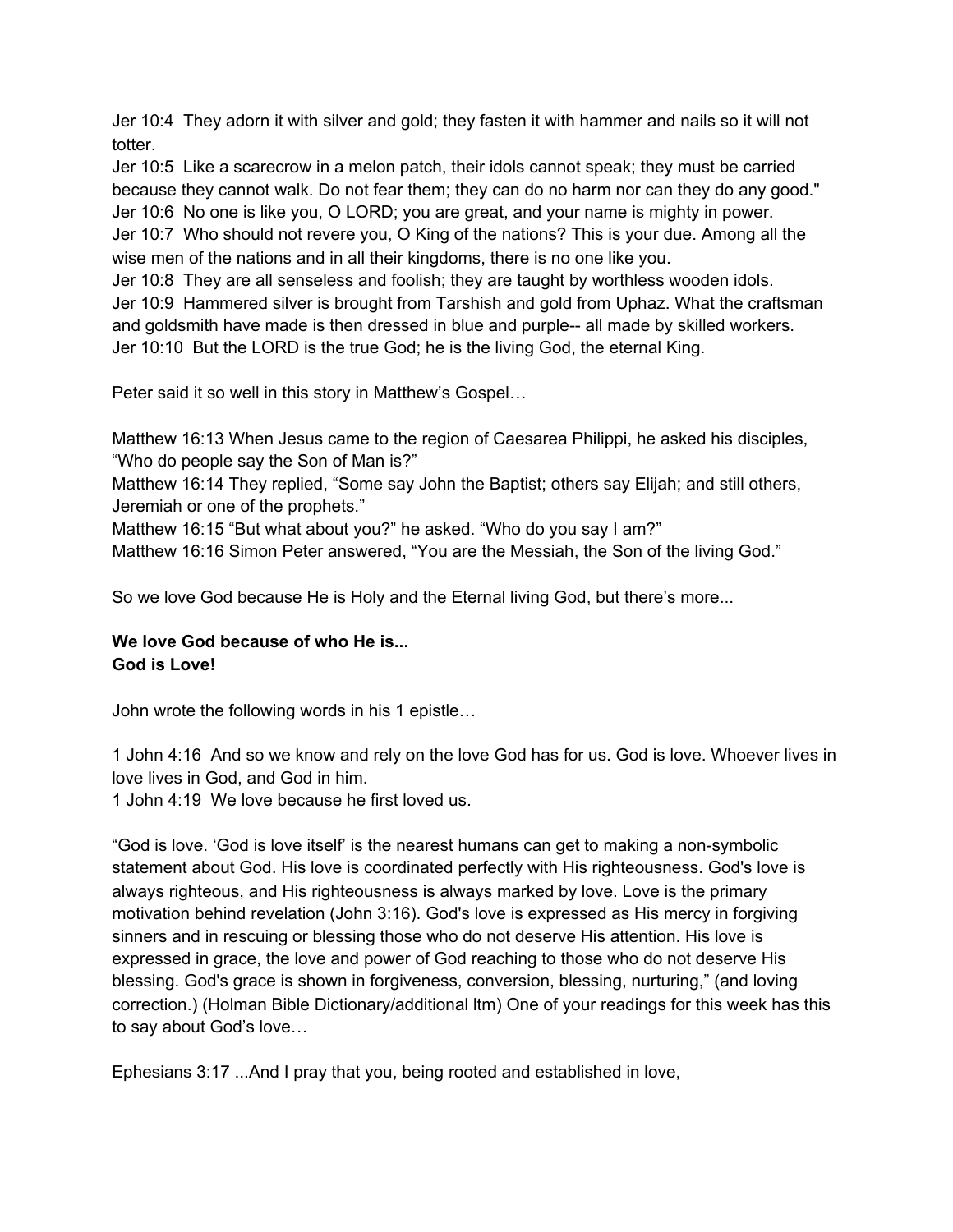Ephesians 3:18 may have power, together with all the Lord's holy people, to grasp how wide and long and high and deep is the love of Christ,

Ephesians 3:19 and to know this love that surpasses knowledge—that you may be filled to the measure of all the fullness of God.

And here's an amazing thing about God...He created us in love, and in love He sent His Son Jesus to show us the love of the Father and to save us from our sins! But He didn't stop there. When Jesus ascended to heaven God took another step to make sure we could still have His presence with us...

# **We love God because of who He is... God is Spirit!**

The Psalmist gives us great insight into this truth...

Psa 139:7 Where can I go from your Spirit? Where can I flee from your presence? Psa 139:8 If I go up to the heavens, you are there; if I make my bed in the depths, you are there.

Psa 139:9 If I rise on the wings of the dawn, if I settle on the far side of the sea,

Psa 139:10 even there your hand will guide me, your right hand will hold me fast.

God is spirit. He is not material or physical as we are. As spirit, He does not have the limitations of material form. This enables God to be with His people everywhere simultaneously. But here is another fantastic truth! As spirit, God chose to humble Himself and take on the form of human flesh, for a time, so He could make a way for us to have a loving relationship with Him. Paul said this in Phil. 2:6-11...

Phil 2:5 Your attitude should be the same as that of Christ Jesus:

Phil 2:6 Who, being in very nature God, did not consider equality with God something to be grasped,

Phil 2:7 but made himself nothing, taking the very nature of a servant, being made in human likeness.

Phil 2:8 And being found in appearance as a man, he humbled himself and became obedient to death-- even death on a cross!

If there were ever a reason to love God, there you have it! God, who is Spirit, taking on human flesh and allowing that flesh to be broken and torn so we could know His love, be cleansed of our sin, and be filled with His Holy Spirit! In fact Jesus said this to His disciples just before His crucifixion…

John 16:12 "I have much more to say to you, more than you can now bear. John 16:13 But when he, the Spirit of truth, comes, he will guide you into all the truth. He will not speak on his own; he will speak only what he hears, and he will tell you what is yet to come.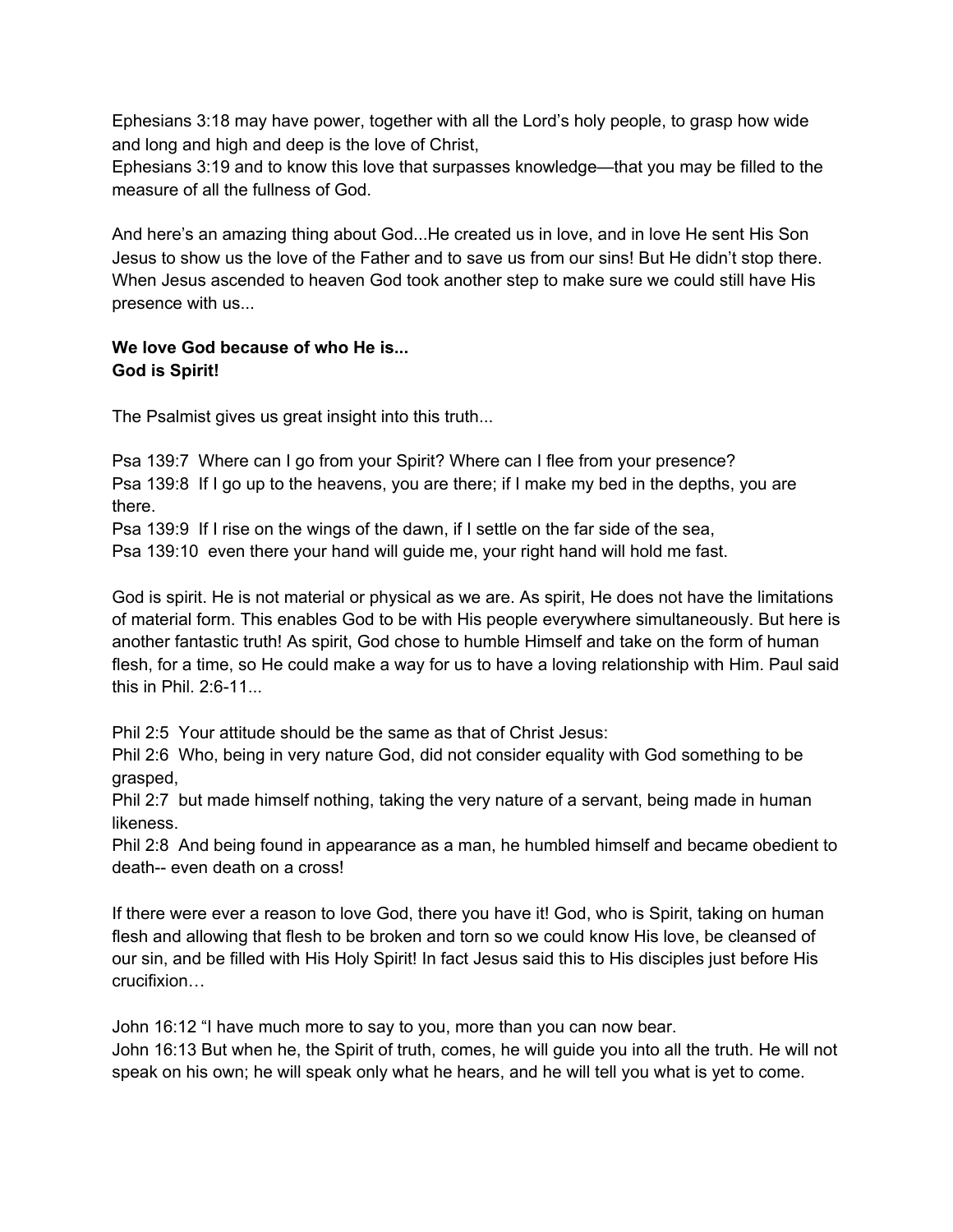John 16:14 He will glorify me because it is from me that he will receive what he will make known to you.

John 16:15 All that belongs to the Father is mine. That is why I said the Spirit will receive from me what he will make known to you."

However, we must understand that The Holy Spirit, He is the Spirit of God, the Third Person of the Holy Trinity and as such...

# **We love God because of who He is... God is Personal!**

1 John 1:1 That which was from the beginning, which we have heard, which we have seen with our eyes, which we have looked at and our hands have touched--this we proclaim concerning the Word of life.

1 John 1:2 The life appeared; we have seen it and testify to it, and we proclaim to you the eternal life, which was with the Father and has appeared to us.

1 John 1:3 We proclaim to you what we have seen and heard, so that you also may have fellowship with us. And our fellowship is with the Father and with his Son, Jesus Christ.

God is not a robot and neither are you!! He is not an impersonal force like gravity, exerting influence in some mechanical, automatic way. He has personal characteristics, just as we do. God is living, working in His world, and relating to His people. He is aware of what is going on, makes plans, and carries them out. He forms relationships and has purpose and will. If you ever wondered about the personal nature of God, hear these words about God's personal love for you from the Word of God…

Psalm 68:19 Praise be to the Lord, to God our Savior, who daily bears our burdens.

Jeremiah 31:3 The LORD appeared to us in the past, saying: "I have loved you with an everlasting love; I have drawn you with unfailing kindness.

Isaiah 40:11 He tends his flock like a shepherd: He gathers the lambs in his arms and carries them close to his heart; he gently leads those that have young.

Psalm 17:6 I call on you, my God, for you will answer me; turn your ear to me and hear my prayer.

Psalm 17:7 Show me the wonders of your great love, you who save by your right hand those who take refuge in you from their foes.

Psalm 17:8 Keep me as the apple of your eye; hide me in the shadow of your wings

Psalm 68:4 Sing to God, sing in praise of his name, extol him who rides on the clouds; rejoice before him—his name is the LORD.

Psalm 68:5 A father to the fatherless, a defender of widows, is God in his holy dwelling. Psalm 68:6 God sets the lonely in families, he leads out the prisoners with singing...